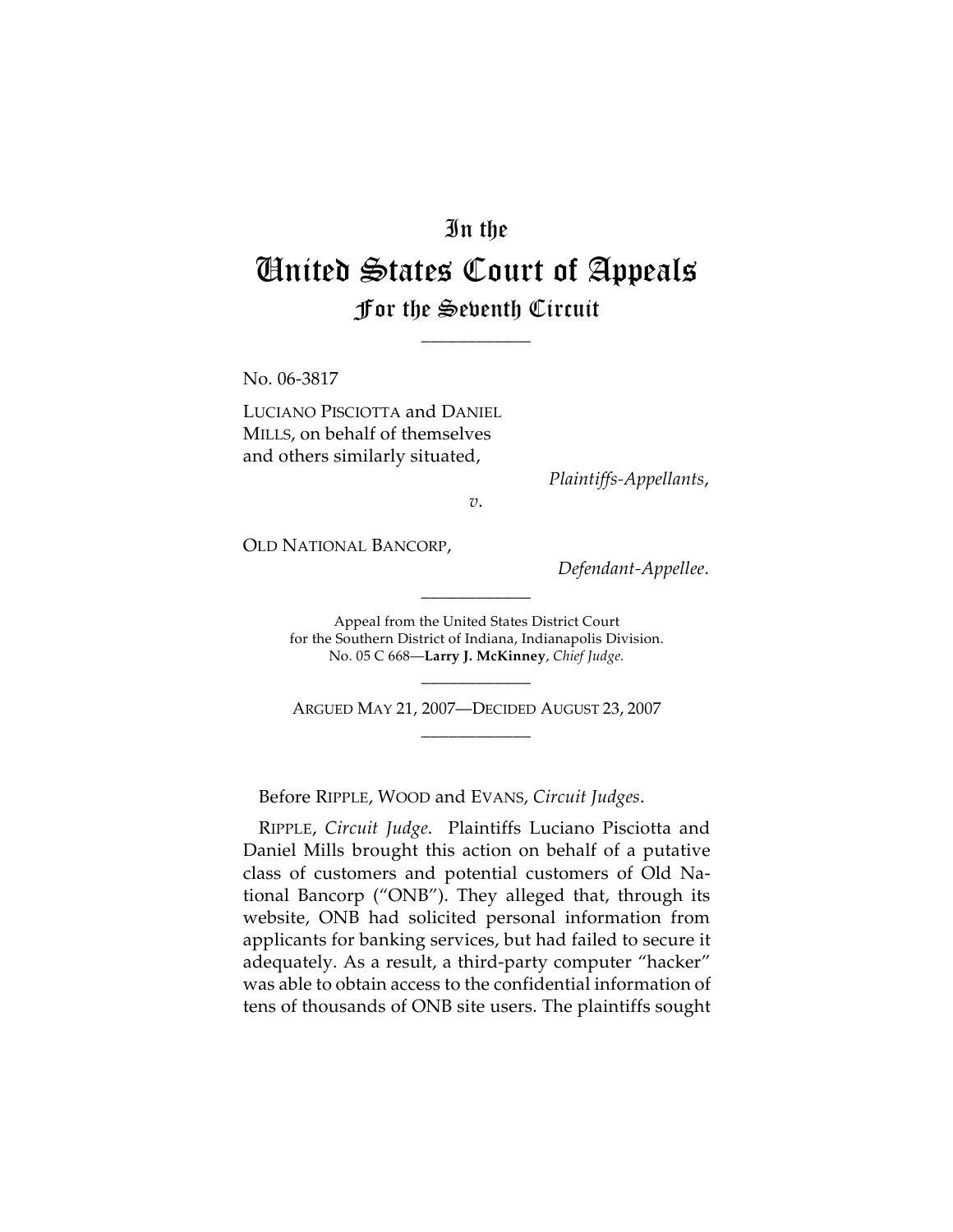damages for the harm that they claim to have suffered because of the security breach; specifically, they requested compensation for past and future credit monitoring services that they have obtained in response to the compromise of their personal data through ONB's website. ONB answered the allegations and then moved for judgment on the pleadings under Rule 12(c). The district court granted ONB's motion and dismissed the case. The plaintiffs timely appeal. For the reasons set forth in this opinion, we affirm the judgment of the district court.

# **I**

#### **BACKGROUND**

#### **A. Facts**

ONB operates a marketing website on which individuals seeking banking services can complete online applications for accounts, loans and other ONB banking services. The applications differ depending on the service requested, but some forms require the customer or potential customer's name, address, social security number, driver's license number, date of birth, mother's maiden name and credit card or other financial account numbers. In 2002 and 2004, respectively, Mr. Pisciotta and Mr. Mills accessed this website and entered personal information in connection with their applications for ONB banking services.

In 2005, NCR, a hosting facility that maintains ONB's website, notified ONB of a security breach. ONB then sent written notice to its customers. The results of the investigation that followed have been filed under seal in this court; for present purposes, it will suffice to note that the scope and manner of access suggests that the intrusion was sophisticated, intentional and malicious.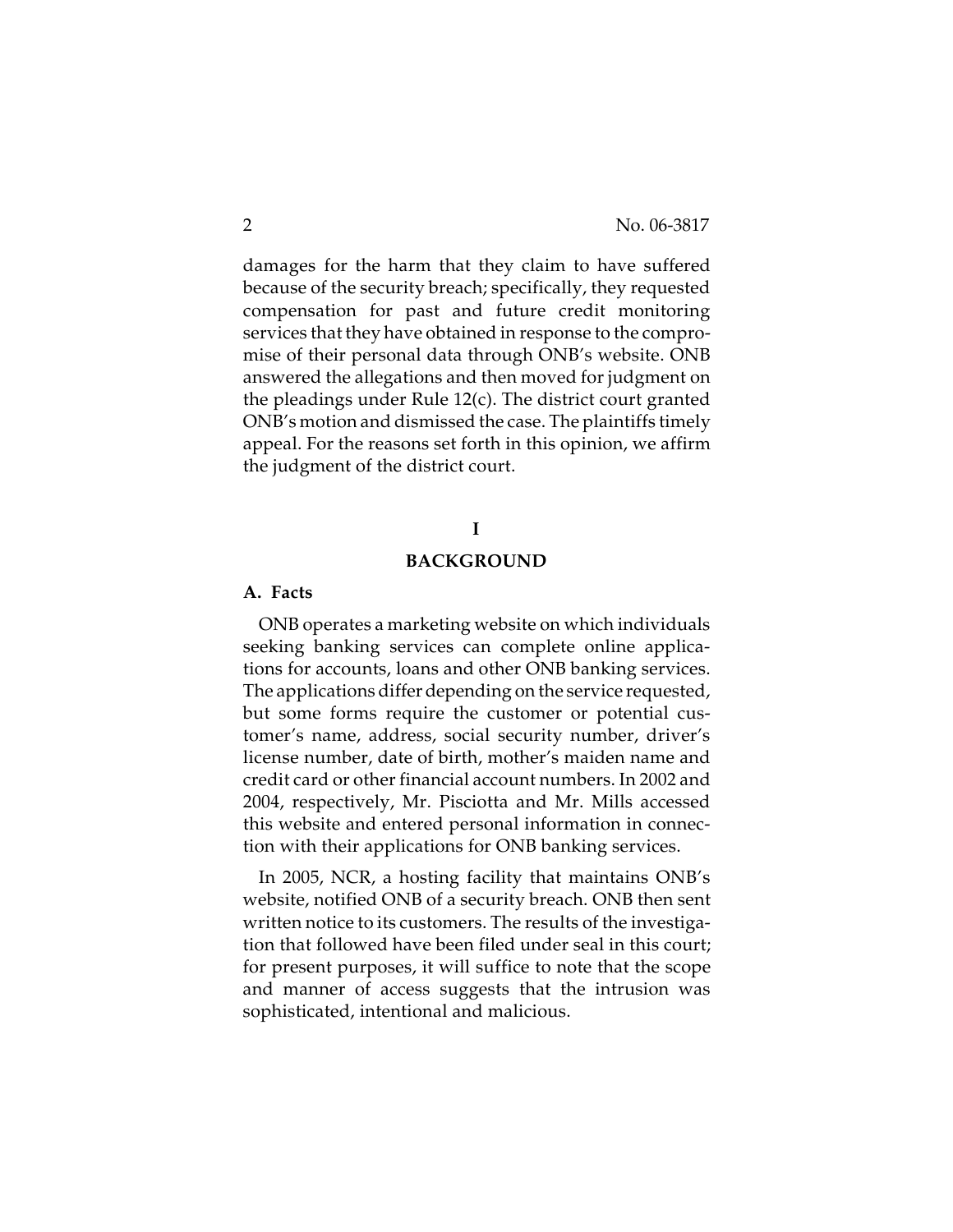#### **B. District Court Proceedings**

Mr. Pisciotta and Mr. Mills, on behalf of a putative class of other ONB website users, brought this action in the United States District Court for the Southern District of Indiana. They named ONB and NCR as defendants and asserted negligence claims against both defendants as well as breach of implied contract claims by ONB and breach of contract by NCR. The plaintiffs alleged that:

[b]y failing to adequately protect [their] personal confidential information, [ONB and NCR] caused Plaintiffs and other similarly situated past and present customers to suffer substantial potential economic damages and emotional distress and worry that third parties will use [the plaintiffs'] confidential personal information to cause them economic harm, or sell their confidential information to others who will in turn cause them economic harm.

#### R.37 at 2.

In pleading their damages, the plaintiffs stated that they and others in the putative class "have incurred expenses in order to prevent their confidential personal information from being used and will continue to incur expenses in the future." *Id.* at 4. Significantly, the plaintiffs did not allege any *completed direct* financial loss to their accounts as a result of the breach. Nor did they claim that they or any other member of the putative class *already had been* the victim of identity theft as a result of the breach. The plaintiffs requested "[c]ompensation for all economic and emotional damages suffered as a result of the Defendants' acts which were negligent, in breach of implied contract or in breach of contract," and "[a]ny and all other legal and/or equitable relief to which Plaintiffs . . . are entitled,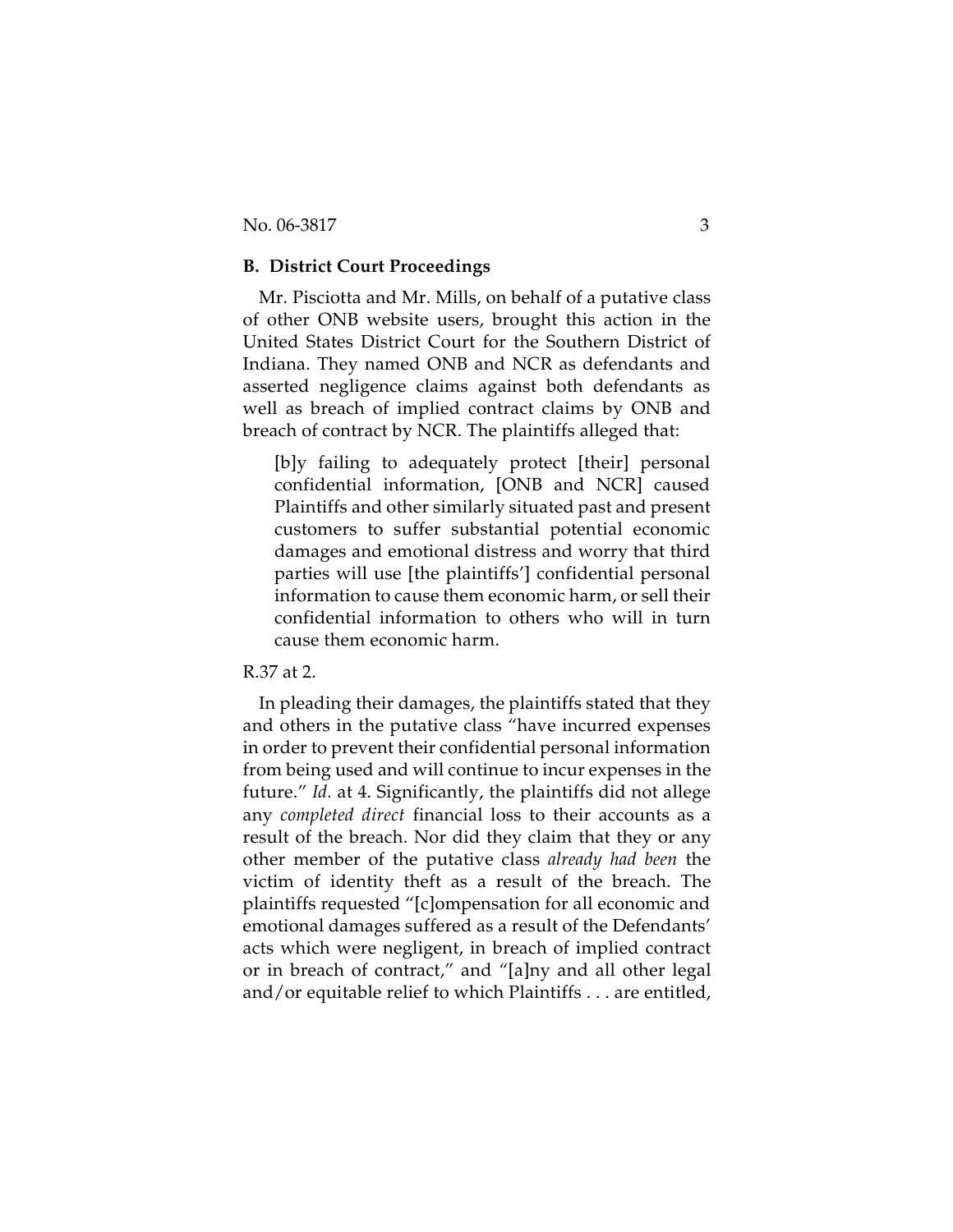including establishing an economic monitoring procedure to insure [sic] prompt notice to Plaintiffs . . . of any attempt to use their confidential personal information stolen from the Defendants." *Id.* at 5-6.

NCR moved to dismiss for failure to state a claim; its motion was granted. This ruling has not been appealed. ONB, the remaining defendant, answered the second amended complaint. The plaintiffs moved for class certification. ONB then filed a motion for judgment on the pleadings under Federal Rule of Civil Procedure 12(c) and a memorandum in opposition to class certification.

The district court granted ONB's motion for judgment on the pleadings and denied the plaintiffs' motion for class certification as moot. Specifically, the district court concluded that the plaintiffs' claims failed as a matter of law because "they have not alleged that ONB's conduct caused them cognizable injury." R.78 at 3. In support of its conclusion, the court noted that, under Indiana law, damages must be more than speculative; therefore, the plaintiffs' allegations that they had suffered "substantial *potential* economic damages" did not state a claim. *Id.* (emphasis in original).

The district court looked to five cases from other district courts across the Country that had rejected claims for "the cost of credit monitoring as an alternative award for what would otherwise be speculative and unrecoverable damages." *Id.* Finding their reasoning persuasive, the district court concluded that "[t]he expenditure of money to monitor one's credit is not the result of any present injury, but rather the anticipation of future injury that has not yet materialized." *Id*. at 4 (citing *Forbes v. Wells Fargo Bank, N.A.*, 420 F. Supp. 2d 1018, 1021 (D. Minn. 2006)). The court also concluded that, although not enumerated as a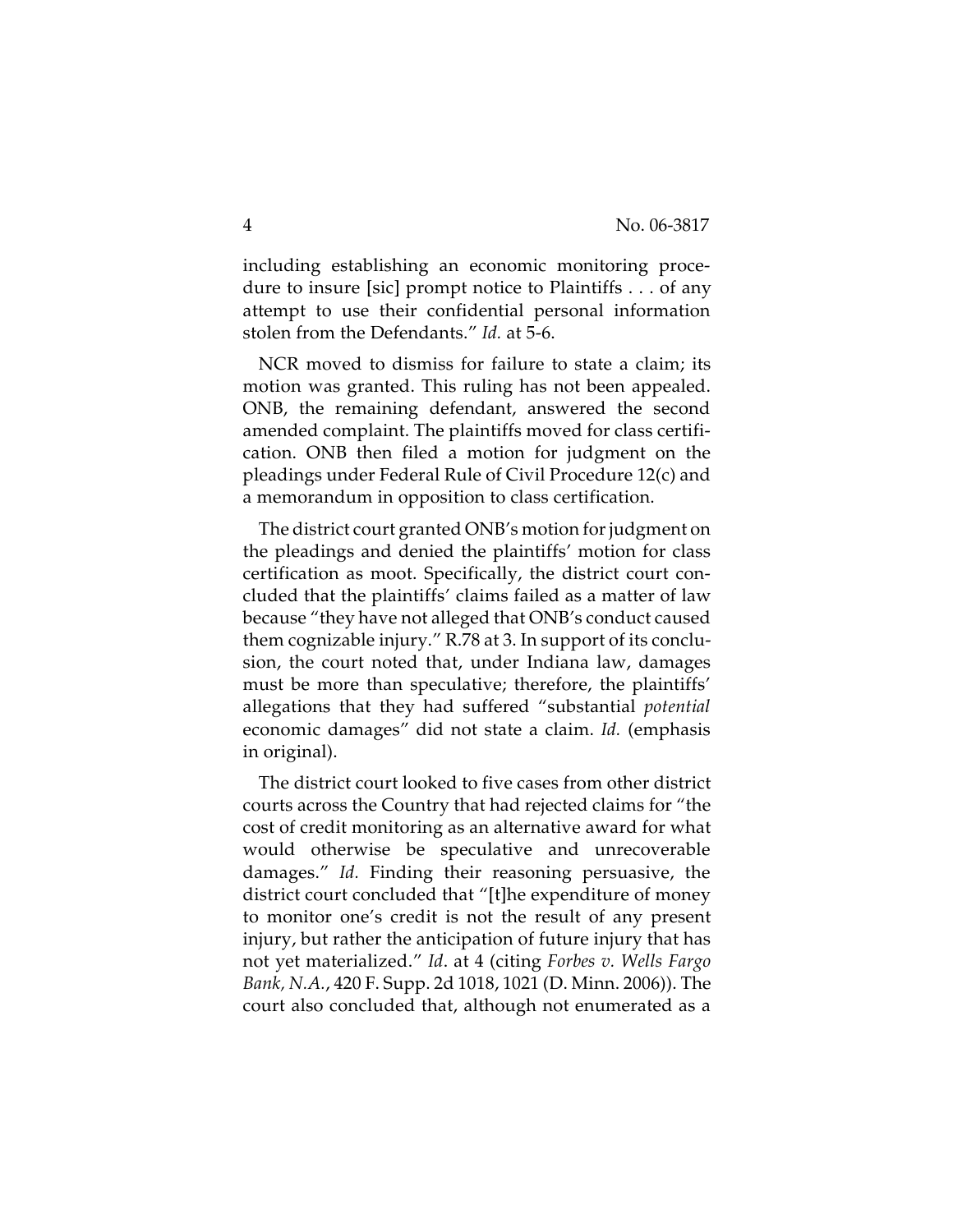separate cause of action in the complaint, the plaintiffs had made allegations that could relate to a claim for negligent infliction of emotional distress; the court dismissed this claim as well. It noted that, as a matter of Indiana law, any such action was dependent on an underlying negligence claim. *Id.* at 5. Finally, the court concluded that there could be no action for breach of contract under Indiana law in the absence of an allegation of cognizable damages.

The plaintiffs then timely appealed the entry of judgment for ONB on the claims for negligence and breach of implied contract $^1$  and further asked that this court vacate the order denying class certification as moot.

#### **II**

#### **DISCUSSION**

We review a district court's decision on a 12(c) motion de novo. *Moss v. Martin*, 473 F.3d 694, 698 (7th Cir. 2007). We take the facts alleged in the complaint as true, drawing all reasonable inferences in favor of the plaintiff. *Thomas v. Guardsmark, Inc.*, 381 F.3d 701, 704 (7th Cir. 2004). We review the judgment for the defendants by employing the same standard that we apply when reviewing a motion to dismiss under Rule 12(b)(6). *Guise v. BWM Mortgage, LLC*, 377 F.3d 795, 798 (7th Cir. 2004). The complaint must contain only "a short and plain statement of the claim showing that the pleader is entitled to relief." Fed. R. Civ. P. 8(a)(2); *see also Conley v. Gibson*, 355 U.S. 41, 47 (1957).

 $1$  The plaintiffs have waived review of the district court's order on their claims for negligent infliction of emotional distress. *See* Appellants' Br. at 9 n.4.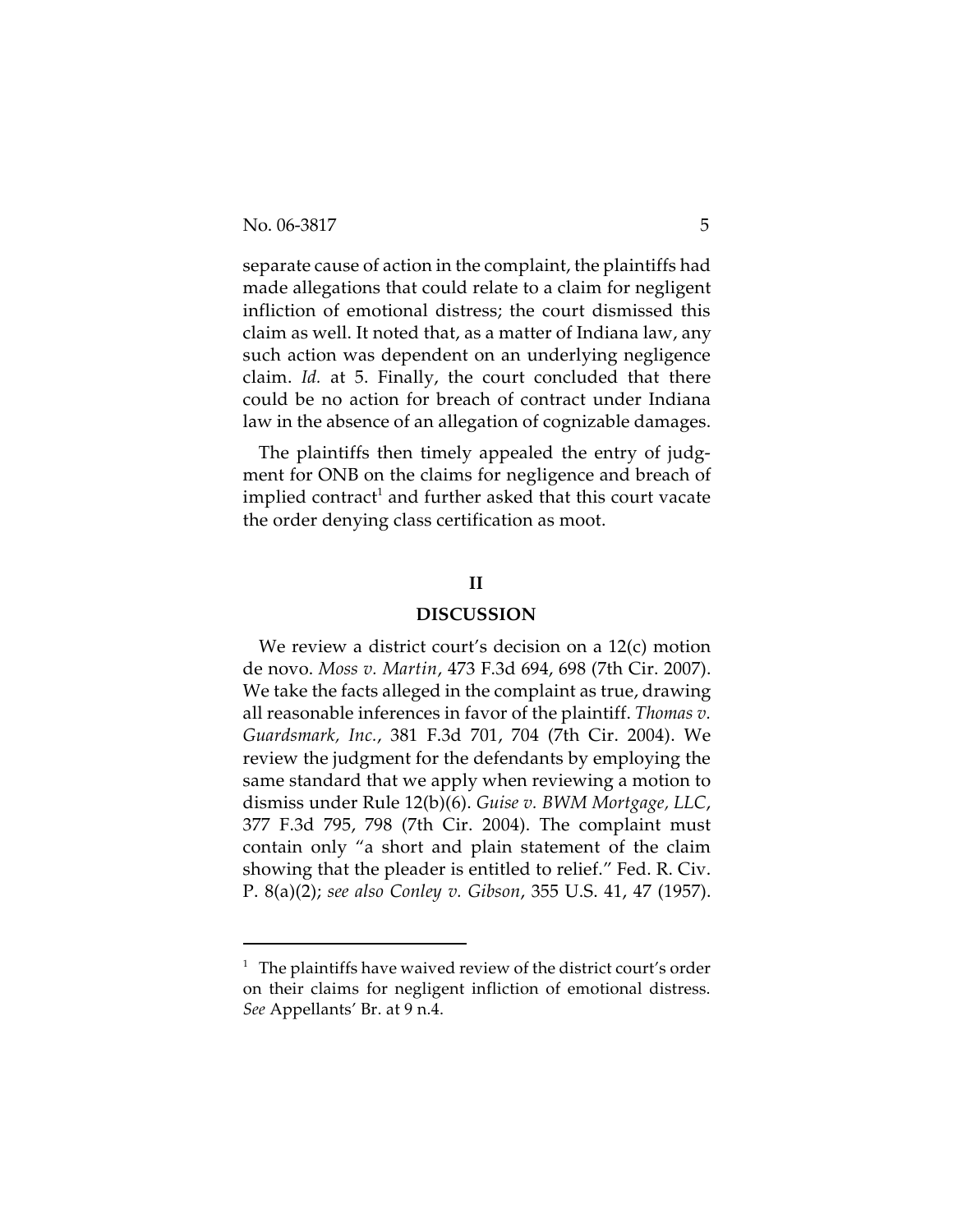There is no need for detailed factual allegations. *Conley*, 355 U.S. at 47. However, the statement must "give the defendant fair notice of what the . . . claim is and the grounds upon which it rests." *Id.* "Factual allegations must be enough to raise a right to relief above the speculative level." *Bell Atl. Corp. v. Twombly*, \_\_ U.S. \_\_, 127 S. Ct. 1955, 1965 (2007); *see also Jennings v. Auto Meter Prods., Inc.*, \_\_\_ F.3d \_\_\_, No. 06-2466, slip op. at 7-8 (7th Cir. July 25, 2007).

#### **A. Jurisdiction**

The plaintiffs filed this action in the district court under the Class Action Fairness Act of 2005, Pub. L. 109-2, § 4, 119 Stat. 4, 9 (codified at 28 U.S.C. § 1332(d)) ("CAFA"), on behalf of a putative class that includes residents of Indiana, Illinois, Kentucky, Missouri, Ohio and Tennessee. Under CAFA, the district court had jurisdiction over this action because "the matter in controversy exceeds the sum or value of \$5,000,000, exclusive of interest and costs," 28 U.S.C. § 1332(d)(2), and because at least one member of the proposed class is a citizen of a State different from ONB. *Id.* § 1332(d)(2)(A). In short, subject to limitations not relevant here, CAFA allows for incomplete diversity. *Id.*; *cf. Strawbridge v. Curtiss*, 3 Cranch 267, 7 U.S. 267 (1806) (interpreting the language of the general federal diversity statute to require complete diversity). In calculating the requisite amount in controversy, CAFA requires that the claims of all the plaintiffs be aggregated. 28 U.S.C. § 1332(d)(6); *cf. In re Brand Name Prescription Drugs Antitrust Litig.*, 123 F.3d 599, 607 (7th Cir. 1997) (noting the otherwise applicable rule that aggregation is not permitted and, therefore, at least one plaintiff in a particular class must satisfy the jurisdictional minimum).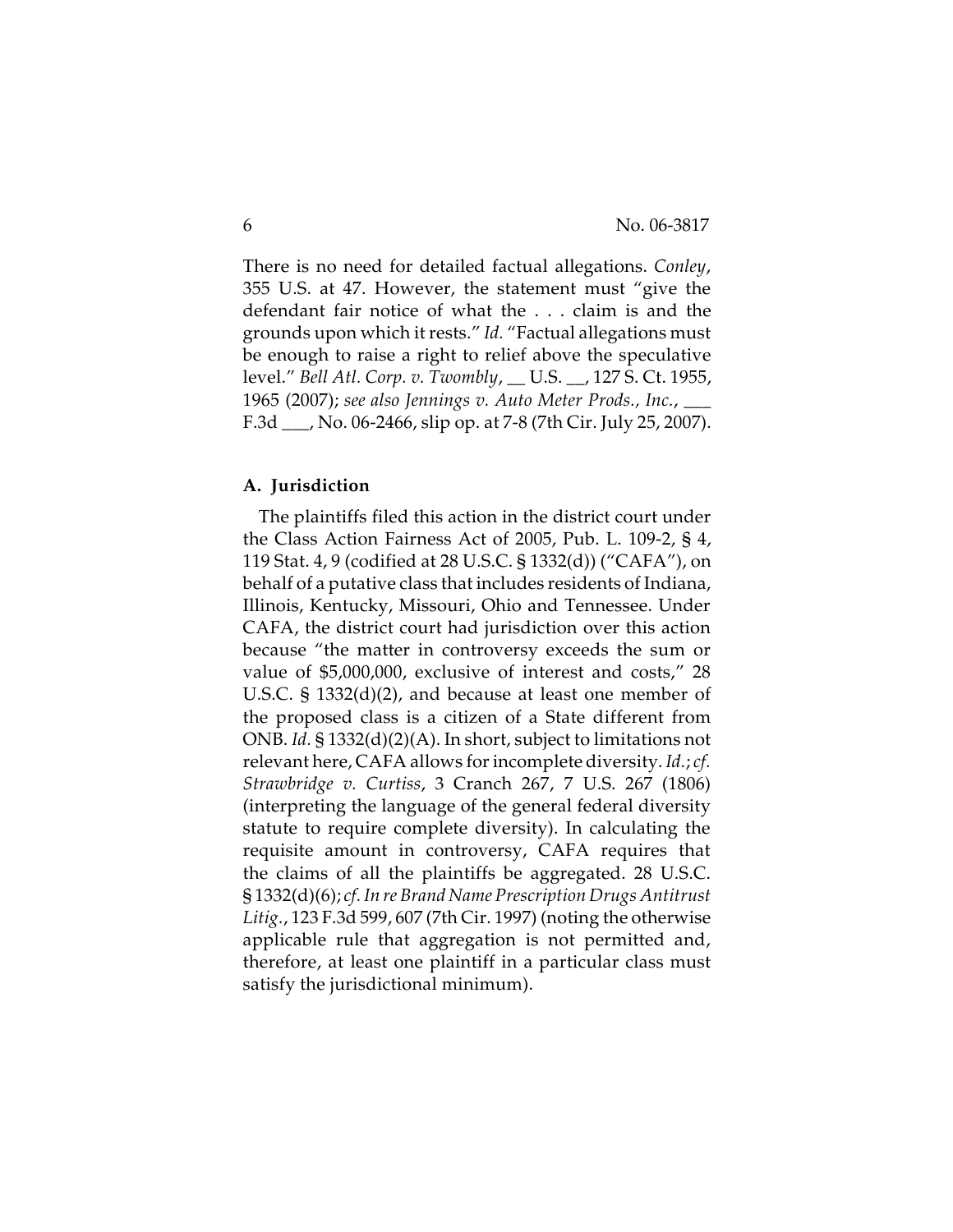### No. 06-3817 7

We have, of course, an independent responsibility to examine our subject matter jurisdiction. *See Steel Co. v. Citizens for a Better Env't*, 523 U.S. 83, 95 (1998). As we have noted, in reaching the conclusion that dismissal was appropriate, the district court in this case relied on several cases from other district courts throughout the Country. Many of those cases have concluded that the federal courts lack jurisdiction because plaintiffs whose data has been compromised, but not yet misused, have not suffered an injury-in-fact sufficient to confer Article III standing.<sup>2</sup> We are not persuaded by the reasoning of these cases. As many of our sister circuits have noted, the injuryin-fact requirement can be satisfied by a threat of future harm or by an act which harms the plaintiff only by increasing the risk of future harm that the plaintiff would have otherwise faced, absent the defendant's actions.<sup>3</sup> We

<sup>2</sup> *See Randolph v. ING Life Ins. & Annuity Co.*, 486 F. Supp. 2d 1, 10 (D.D.C. 2007); *Bell v. Acxiom Corp.*, 2006 WL 2850042, at \*2 (E.D. Ark. Oct. 3, 2006) (unpublished); *Key v. DSW, Inc.*, 454 F. Supp. 2d 684, 690 (S.D. Ohio 2006); *Giordano v. Wachovia Sec., LLC.*, 2006 WL 2177036, at \*5 (D.N.J. July 31, 2006) (unpublished).

<sup>3</sup> *See, e.g., Denney v. Deutsche Bank AG*, 443 F.3d 253, 264-65 (2d Cir. 2006) (stating, in dicta, that exposure to toxic substances creates a cognizable injury for standing purposes, "even though exposure alone may not provide sufficient ground for a claim under state tort law"); *Sutton v. St. Jude Med. S.C., Inc.*, 419 F.3d 568, 574-75 (6th Cir. 2005) (holding that standing was present where a defective medical implement presented an increased risk of future health problems); *Cent. Delta Water Agency v. United States*, 306 F.3d 938, 947-48 (9th Cir. 2002) (holding that "the possibility of future injury may be sufficient to confer (continued...)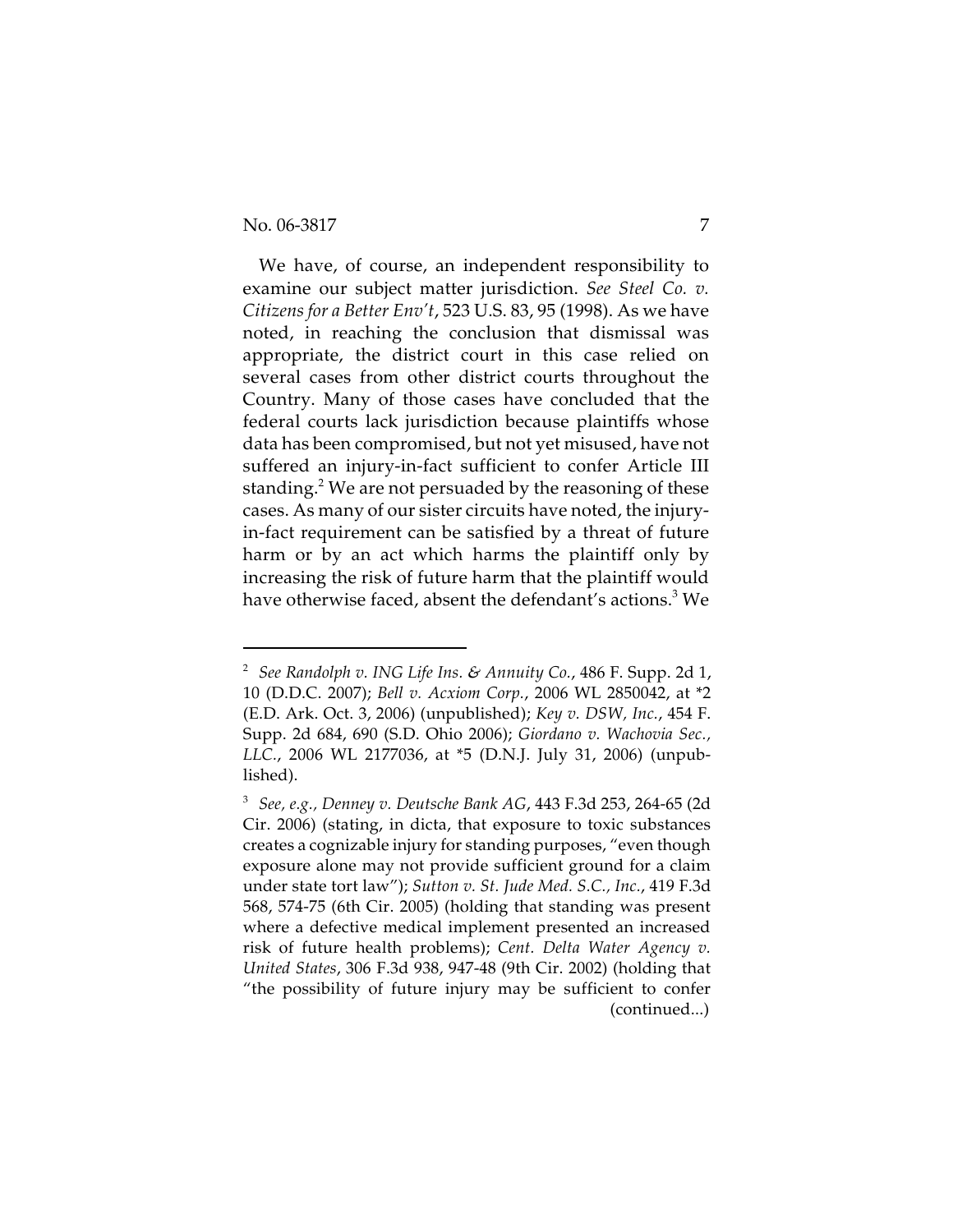concur in this view.<sup>4</sup> Once the plaintiffs' allegations establish at least this level of injury, the fact that the plaintiffs anticipate that some greater potential harm might follow the defendant's act does not affect the standing inquiry.

## **B. Availability of Credit Monitoring Damages Under Indiana Law**

With the issue of jurisdiction resolved, we now turn to the merits of the plaintiffs' claim for damages. This case, invoking CAFA's special rules for diversity jurisdiction, alleges causes of action under Indiana law. Our duty,

 $3$  (...continued)

standing on plaintiffs" and concluding that the suit could proceed when the plaintiffs demonstrated a factual issue about "whether they suffer a substantial risk of harm"); *Friends of the Earth, Inc. v. Gaston Copper Recycling Corp.*, 204 F.3d 149, 160 (4th Cir. 2000) (en banc) ("Threats or increased risk thus constitutes cognizable harm.").

<sup>4</sup> *See Lac Du Flambeau Band of Lake Superior Chippewa Indians v. Norton*, 422 F.3d 490, 498 (7th Cir. 2005) ("[T]he present impact of a future though uncertain harm may establish injury in fact for standing purposes."); *Johnson v. Allsteel, Inc.*, 259 F.3d 885, 888 (7th Cir. 2001) (holding that an ERISA plan administrator's increased discretion increased risk that the participant would be denied benefits and that "[t]he increased risk the participant faces as a result is an injury-in-fact" for standing purposes); *Vill. of Elk Grove Vill. v. Evans*, 997 F.2d 328, 329 (7th Cir. 1993) ("[E]ven a small probability of injury is sufficient to create a case or controversy—to take a suit out of the category of the hypothetical—provided of course that the relief sought would, if granted, reduce the probability.").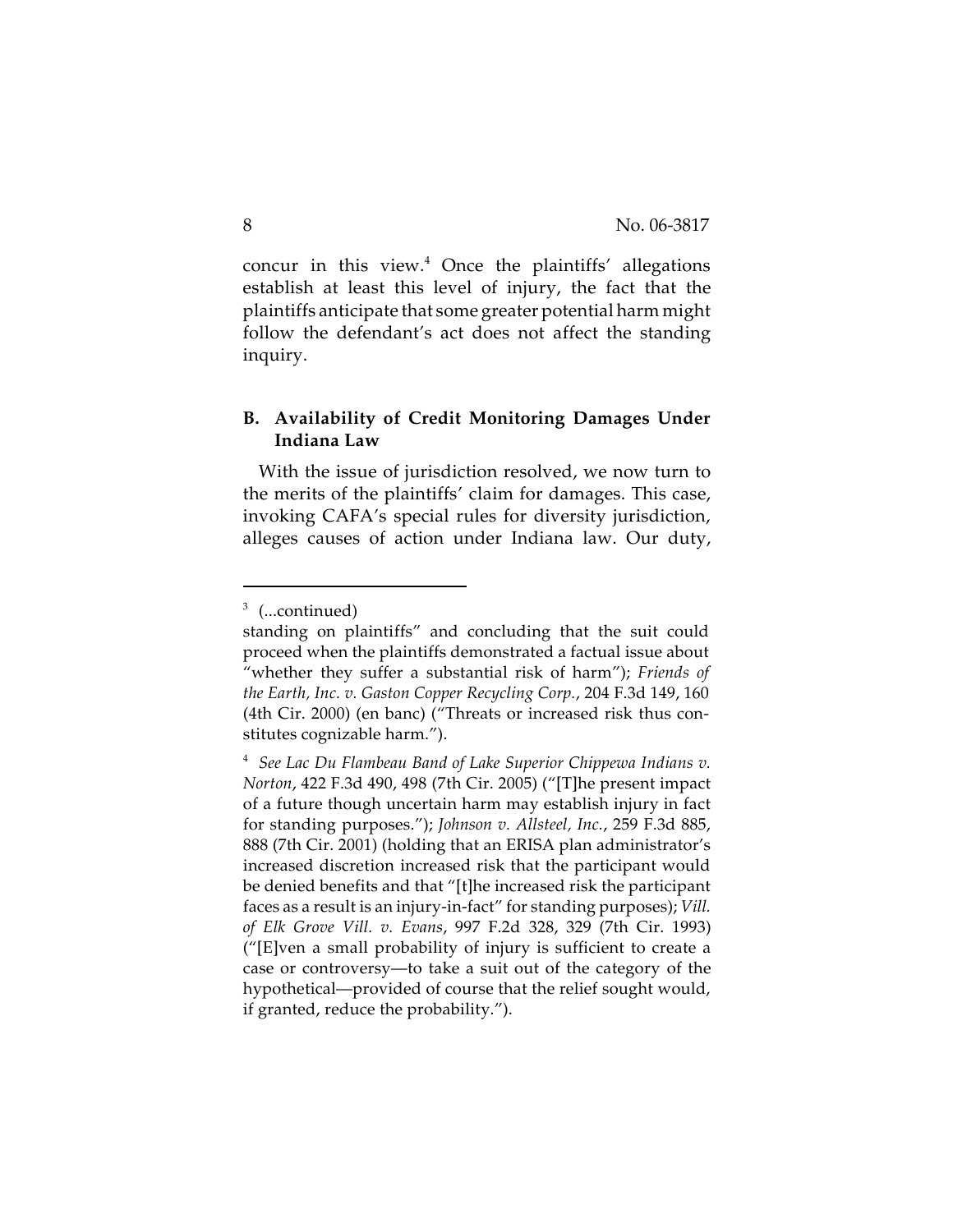therefore, as in every diversity case, is to apply state substantive law, as we believe the highest court of the state would apply it. *State Farm Mut. Auto. Ins. Co. v. Pate*, 275 F.3d 666, 669 (7th Cir. 2001).

The principal claims in this case are based on a negligence theory. The elements of a negligence claim under Indiana law are: "(1) a duty owed to plaintiff by defendant, (2) breach of duty by allowing conduct to fall below the applicable standard of care, and (3) a *compensable injury* proximately caused by defendant's breach of duty." *Bader v. Johnson,* 732 N.E.2d 1212, 1216-17 (Ind. 2000) (emphasis added). The plaintiffs' complaint also alleges that ONB has breached an implied contract. Compensable damages are an element of a breach of contract cause of action as well. *See McCalment v. Eli Lilly & Co.*, 860 N.E.2d 884, 894 (Ind. Ct. App. 2007).

As this case comes to us, both the negligence and the contractual issues can be resolved, and the judgment of the district court affirmed, *if* the district court was correct in its determination that Indiana law would not permit recovery for credit monitoring costs incurred by the plaintiffs. We review de novo the district court's determination of the content of state law. *Hinc v. Lime-O-Sol Co.*, 382 F.3d 716, 720 (7th Cir. 2004); *see also Salve Regina Coll. v. Russell*, 499 U.S. 225, 231-32 (1991) (rejecting a rule of deference to district court determinations of state law). We must determine whether Indiana would consider that the harm caused by identity information exposure, coupled with the attendant costs to guard against identity theft, constitutes an existing *compensable injury and consequent damages* required to state a claim for negligence or for breach of contract. Neither the parties' efforts nor our own have identified any Indiana precedent addressing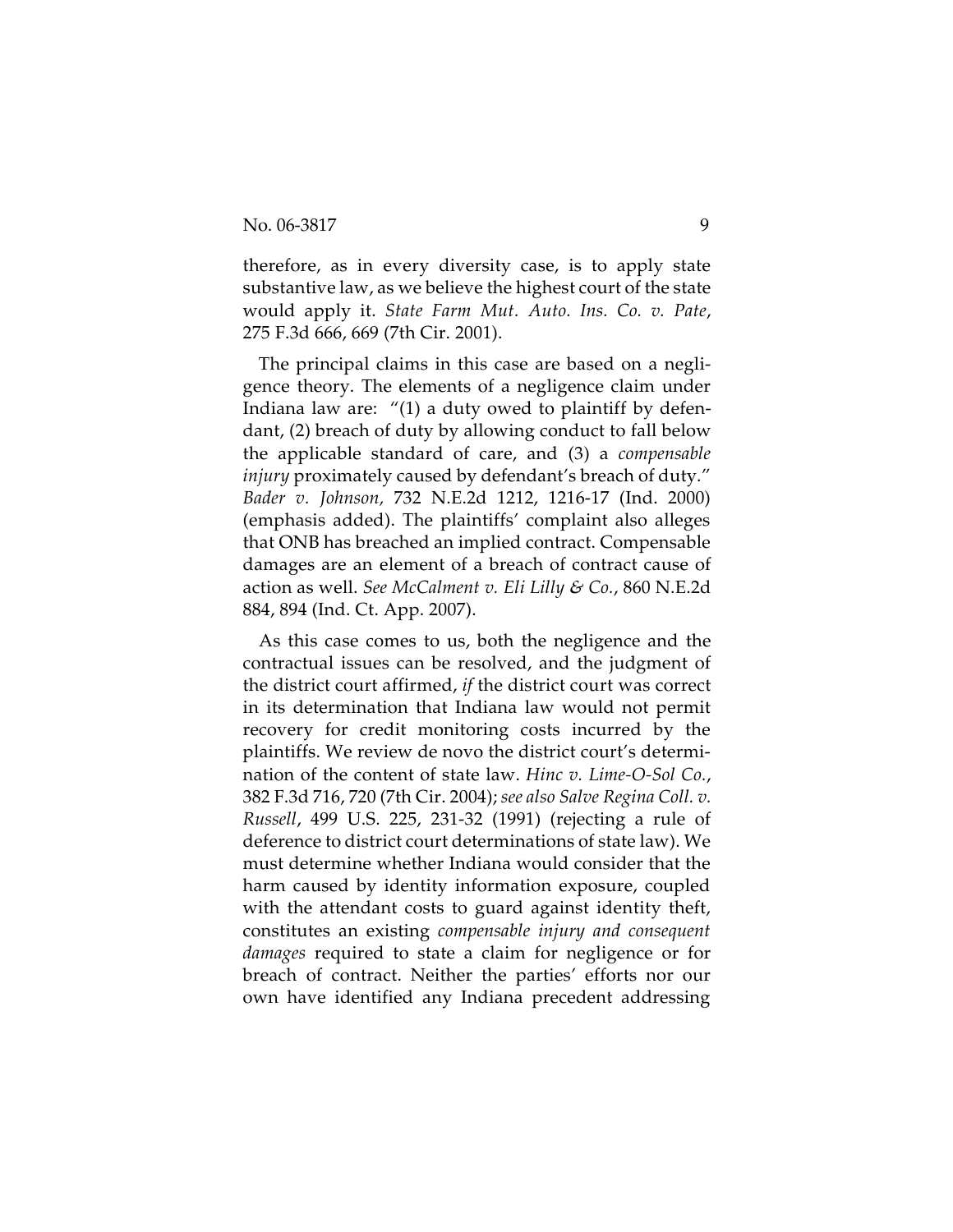this issue. Nor have we located the decision of any court (other than the district court in this case) that examines Indiana law in this context. We are charged with predicting, nevertheless, how we think the Supreme Court of Indiana would decide this issue. *See Dumas v. Infinity Broad. Corp.*, 416 F.3d 671, 680 n.11 (7th Cir. 2005).

When faced with a novel question of state law, federal courts sitting in diversity have a range of tools at their disposal. First, when the intermediate appellate courts of the state have spoken to the issue, we shall give great weight to their determination about the content of state law, absent some indication that the highest court of the state is likely to deviate from those rulings. *See Woidtke v. St. Clair County, Illinois*, 335 F.3d 558, 562 (7th Cir. 2003). We also shall consult a variety of other sources, including other "relevant state precedents, analogous decisions, considered dicta, scholarly works, and any other reliable data tending convincingly to show how the highest court in the state would decide the issue at hand." *McKenna v. Ortho Pharm. Corp.*, 622 F.2d 657, 663 (3d Cir. 1980); *see generally* Dolores K. Sloviter, *A Federal Judge Looks at Diversity Jurisdiction*, 78 Va. L. Rev. 1671 (1992) (discussing the challenges facing federal courts in applying uncharted areas of state law). In the absence of any authority from the relevant state courts, we also shall examine the reasoning of courts in other jurisdictions addressing the same issue and applying their own law for whatever guidance about the probable direction of state law they may provide. *See Allstate Ins. Co. v. Tozer*, 392 F.3d 950, 952 (7th Cir. 2004).

In the end, however, the plaintiffs must come forward with *some* authority to support their view that they have a right to the relief they seek because, as we have stated, we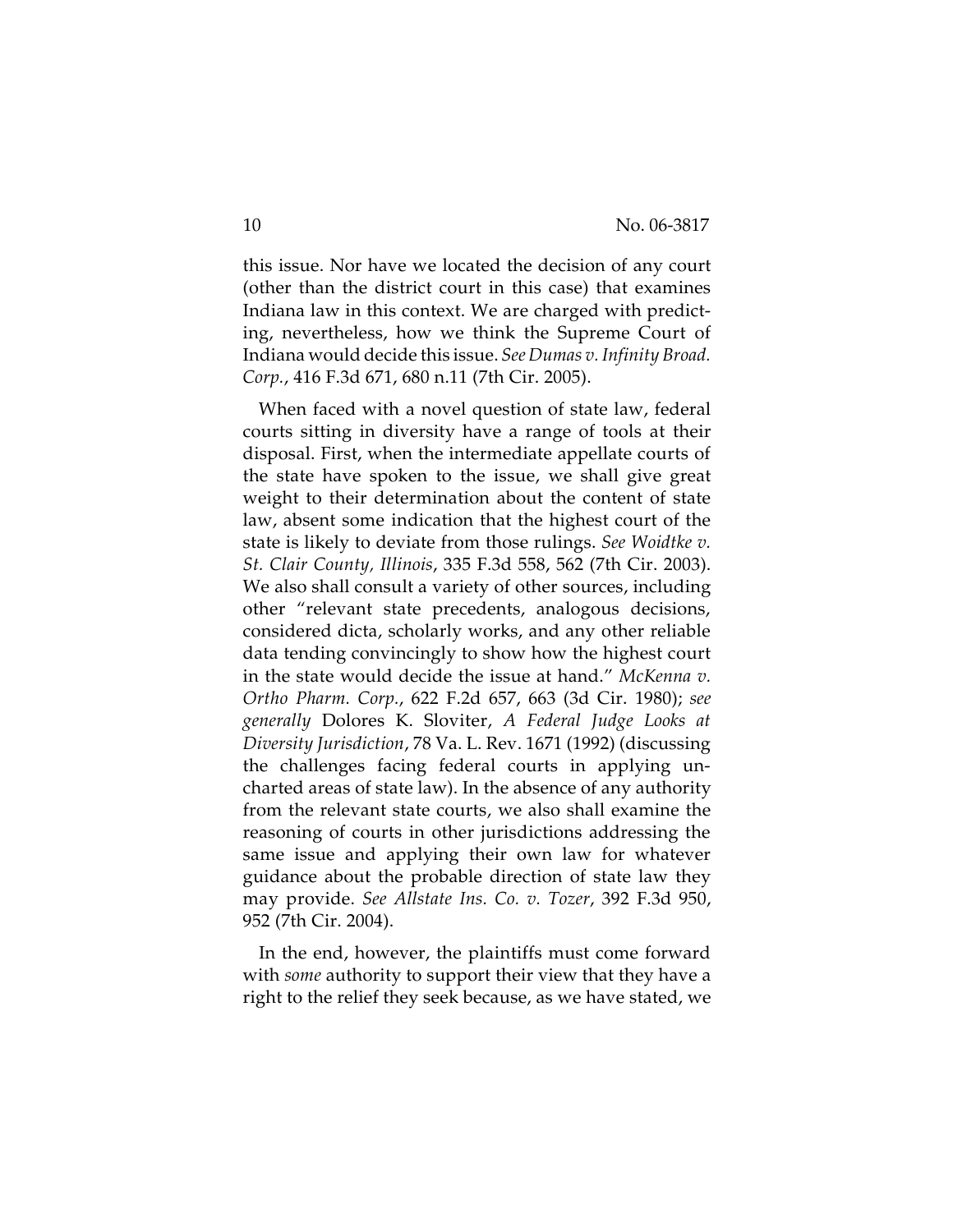have "limited discretion . . . with respect to untested legal theories brought under the rubric of state law." *A.W. Huss Co. v. Cont'l Cas. Co.*, 735 F.2d 246, 253 (7th Cir. 1984). Without state authority to guide us, "[w]hen given a choice between an interpretation of [state] law which reasonably restricts liability, and one which greatly expands liability, we should choose the narrower and more reasonable path (at least until the [state] Supreme Court tells us differently)."). *Todd v. Societe Bic, S.A.*, 21 F.3d 1402, 1412 (7th Cir. 1994) (en banc); *see also Insolia v. Philip Morris Inc.*, 216 F.3d 596, 607 (7th Cir. 2000) ("Federal courts are loathe to fiddle around with state law. Though district courts may try to determine how the state courts would rule on an unclear area of state law, district courts are encouraged to dismiss actions based on novel state law claims."); *Home Valu, Inc. v. Pep Boys*, 213 F.3d 960, 965 (7th Cir. 2000) (adopting an interpretation of state law which, between two possible options, "take[s] the approach that is restrictive of liability"). $5$  With these principles in mind, we turn to our consideration of whether Indiana would recognize a cause of action for a data exposure injury. Specifically, we shall examine whether Indiana would compensate victims who undertake credit monitoring to guard against identity theft that might follow.

 $5$  We have applied this restrictive approach to a plaintiff's novel theory of liability under state law even where the plaintiff had no choice but to litigate his claim in federal court. *Insolia v. Philip Morris Inc.*, 216 F.3d 596, 607 (7th Cir. 2000) (noting that even where "state law . . . is stunted by the ability of [defendants] to remove cases under diversity jurisdiction . . . . that does not justify the federal courts imposing a new tort claim" on a state).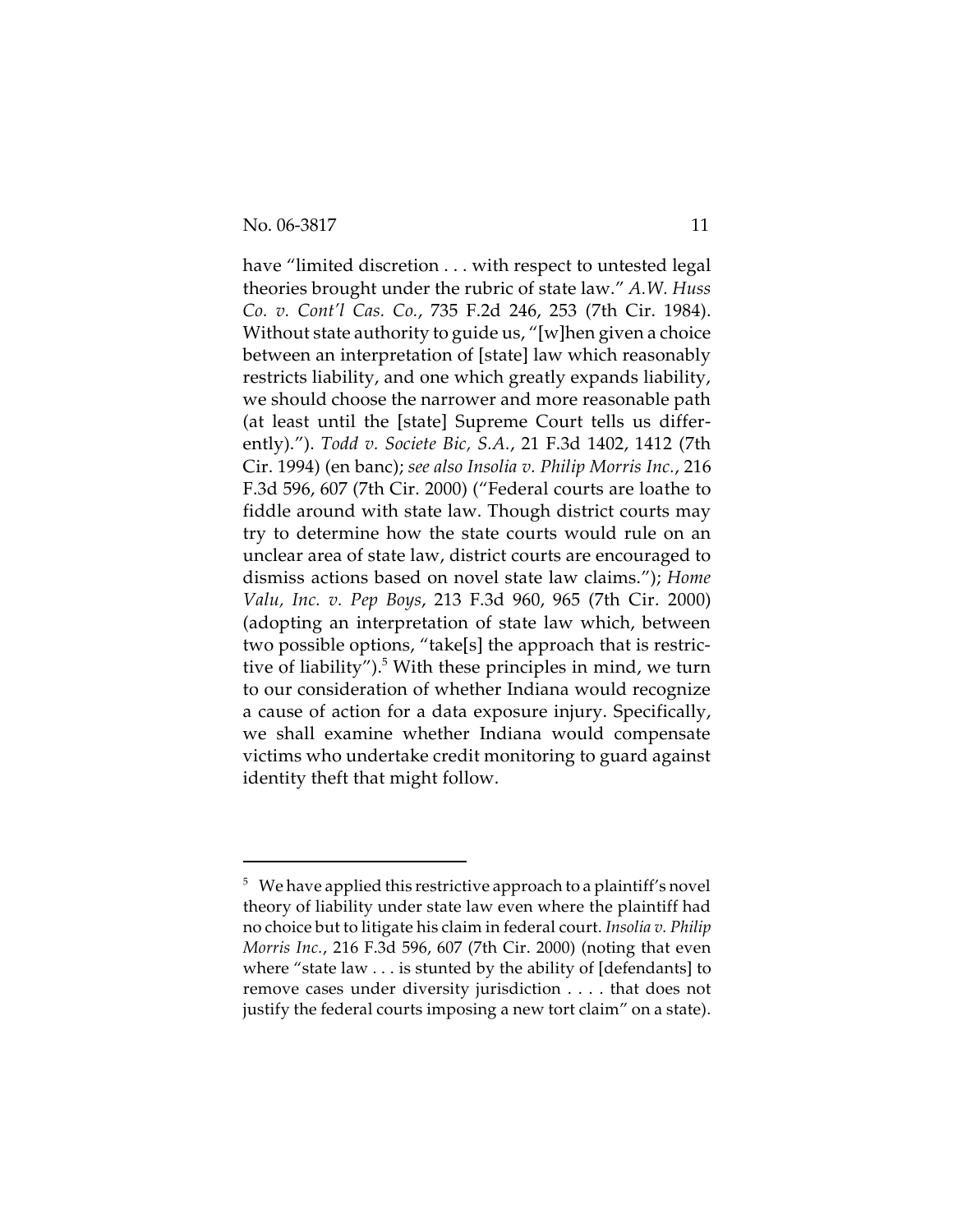**1.**

We begin our inquiry with the Indiana authority most closely addressed to the issue before us. On March 21, 2006, the Indiana legislature enacted a statute that applies to certain database security breaches. Specifically, the statute creates certain duties when a database in which personal data, electronically stored by private entities or state agencies, potentially has been accessed by unauthorized third parties. I.C. § 24-4.9 *et seq.*<sup>6</sup> The statute took effect on

<sup>6</sup> For present purposes, it will suffice to note the relevant substantive provisions added to the Indiana Code by § 6 of Public Law 125-2006 (Mar. 21, 2006), codified at I.C. § 24-4.9 *et seq.*:

<sup>(</sup>a) Except as provided in section  $4(c)$ ,  $4(d)$ , and  $4(e)$  of this chapter, after discovering or being notified of a breach of the security of a system, the data base owner shall disclose the breach to an Indiana resident whose:

<sup>(1)</sup> unencrypted personal information was or may have been acquired by an unauthorized person; or

<sup>(2)</sup> encrypted personal information was or may have been acquired by an unauthorized person with access to the encryption key;

if the data base owner knows, should know, or should have known that the unauthorized acquisition constituting the breach has resulted in or could result in identity deception (as defined in IC 35-43-5-3.5), identity theft, or fraud affecting the Indiana resident.

<sup>(</sup>b) A data base owner required to make a disclosure under subsection (a) to more than one thousand (1,000) consumers shall also disclose to each consumer reporting agency (as defined in 15 U.S.C. 1681a(p)) information necessary to (continued...)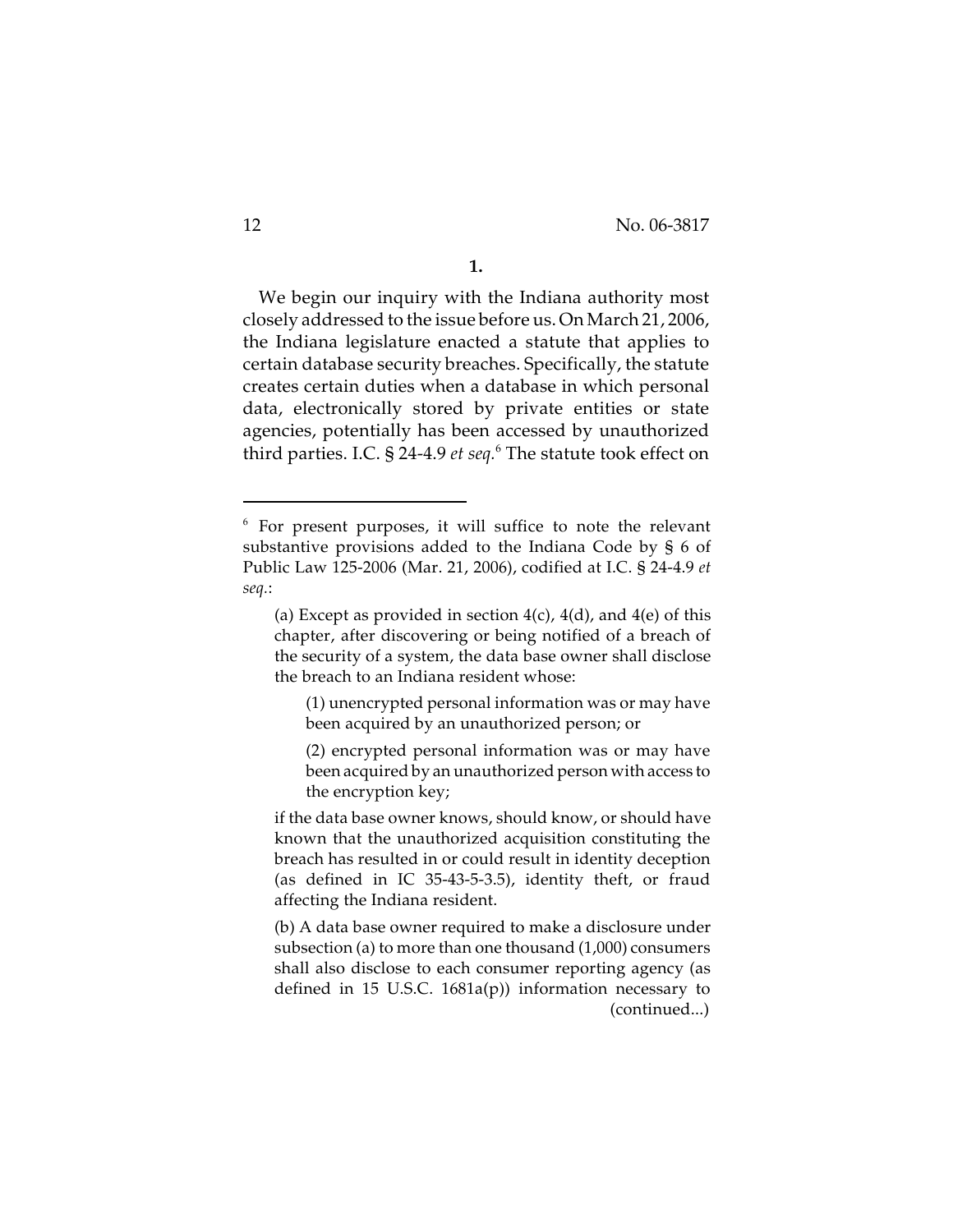July 1, 2006, *see* Ind. Pub. L. 125-2006, § 6 (Mar. 21, 2006), after the particular incident involved in this case; neither party contends that the statute is directly applicable to the present dispute.<sup>7</sup> We nevertheless find this enactment by the Indiana legislature instructive in our evaluation of the probable approach of the Supreme Court of Indiana to the allegations in the present case.

The provisions of the statute applicable to private entities storing personal information require only that a database owner *disclose* a security breach to potentially affected consumers; they do not require the database owner to take any other affirmative act in the wake of a breach. If the database owner fails to comply with the only affirmative duty imposed by the statute—the duty to disclose—the statute provides for enforcement *only* by the Attorney General of Indiana. It creates no private right of action against the database owner by an affected customer. It imposes no duty to compensate affected individuals for inconvenience or potential harm to credit that may follow.<sup>8</sup>

I.C. § 24-4.9-3-1 (eff. July 1, 2006).

(continued...)

 $6$  (...continued)

assist the consumer reporting agency in preventing fraud, including personal information of an Indiana resident affected by the breach of the security of a system.

 $7$  "As a general rule, the law in place at the time an action is commenced governs. Unless a contrary intention is expressed, statutes are treated as intended to operate prospectively, and not retrospectively." *Indiana Dep't of Envtl. Mgmt. v. Med. Disposal Servs., Inc.*, 729 N.E.2d 577, 581 (Ind. 2000) (internal quotation marks and citation omitted).

<sup>&</sup>lt;sup>8</sup> The Act provides as the exclusive remedy an action by the Attorney General against the database owner: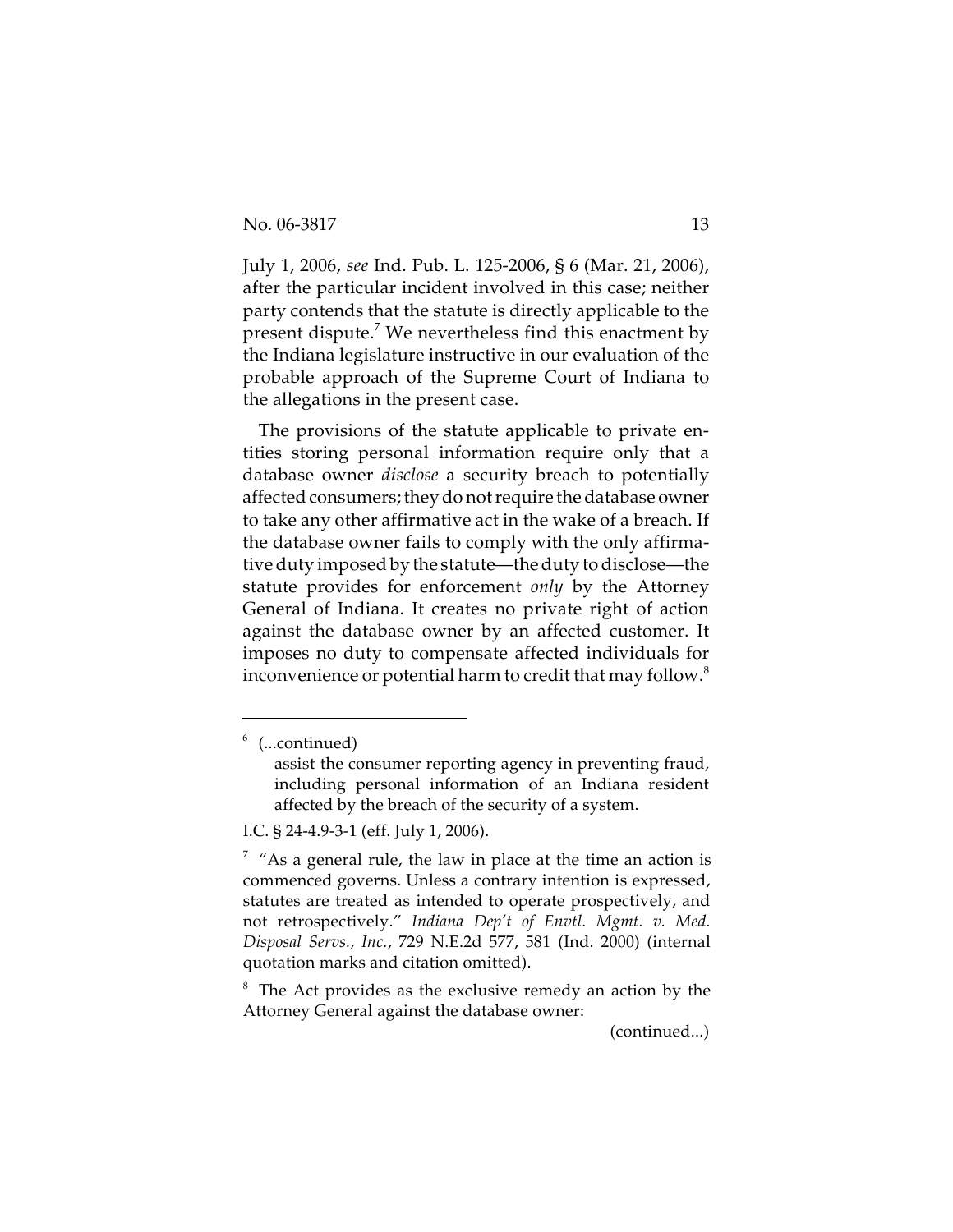The plaintiffs maintain that the statute is evidence that the Indiana legislature believes that an individual has suffered a compensable injury at the moment his personal information is exposed because of a security breach. We cannot accept this view. Had the Indiana legislature intended that a cause of action should be available against a database owner for failing to protect adequately personal information, we believe that it would have made some more definite statement of that intent. Moreover, given the novelty of the legal questions posed by information

#### I.C. § 24-4.9-4-1(a) (emphasis added).

In such an action, the statute provides that the Attorney General may obtain an injunction against future violations, a civil penalty of not more than \$150,000 per deceptive act and the Attorney General's reasonable costs in investigating the act and maintaining the action. *Id.* § 24-4.9-4-2; *see also* Joanna L. Grama & Scott L. Ksander, *Recent Indiana legislation hopes to stem release of personally identifying information*, Res Gestae, Nov. 2006, 35 at 39 ("[B]oth new Ind. Code § 24-4.9 (private entities) and Ind. Code § 4-1-11 (state agencies) *offer no remedy to those persons whose information was obtained by an unauthorized person as a result of a security breach*, other than that those persons be informed of the breach." (emphasis added)); *id.* at 42 n.65 ("Of course, in a subsequent criminal action *against the unauthorized person who acquired the personal information*, a trial court could order restitution for victims. *See* Ind. Code § 35-50-2-2.3(a)(5)." (emphasis added)).

<sup>8</sup> (...continued)

A person that is required to make a disclosure or notification in accordance with IC 24-4.9-3 and that fails to comply with any provision of this article commits a deceptive act that *is actionable only by the attorney general under this chapter*.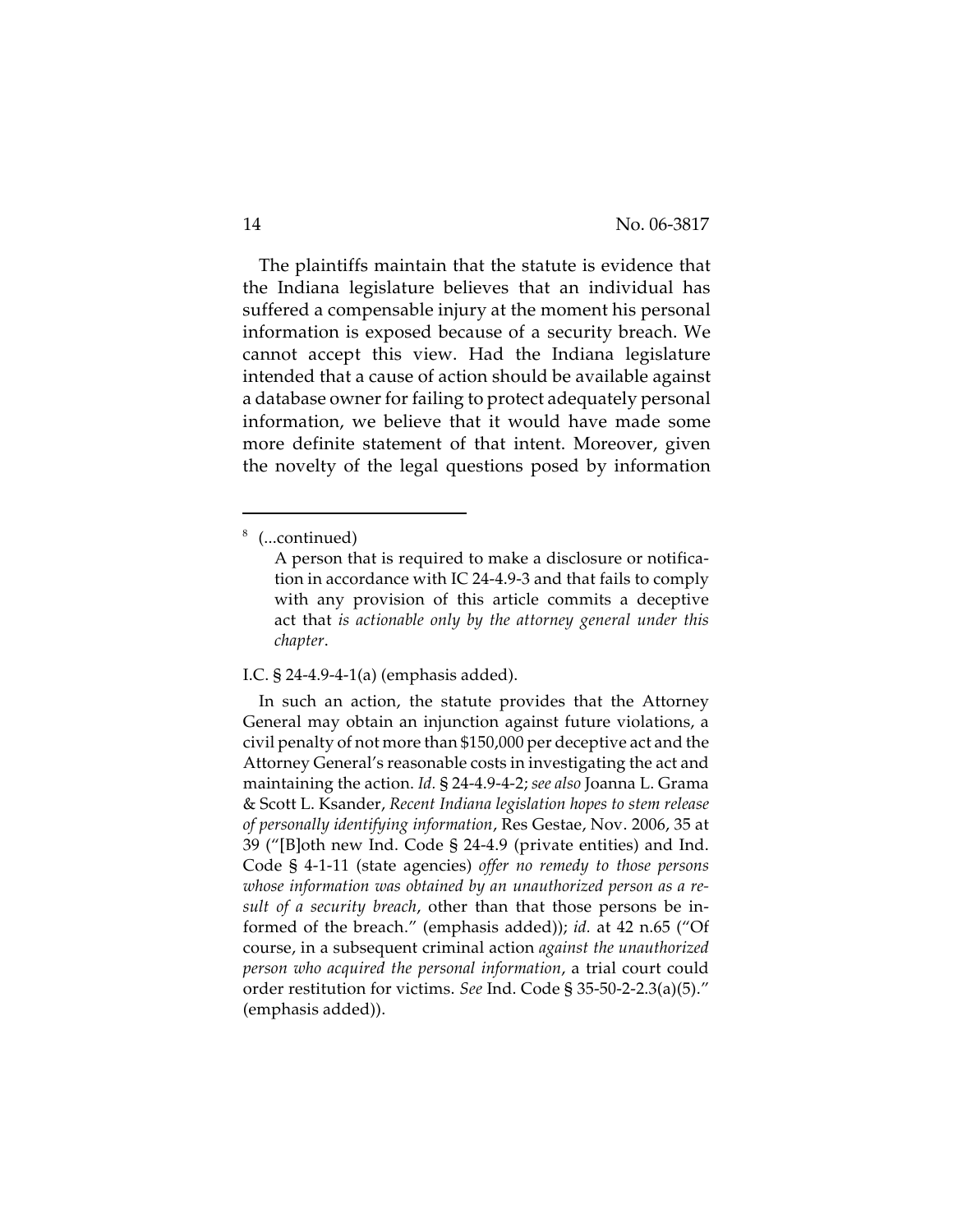exposure and theft, it is unlikely that the legislature intended to sanction the development of common law tort remedies that would apply to the same factual circumstances addressed by the statute. The narrowness of the defined duties imposed, combined with state-enforced penalties as the exclusive remedy, strongly suggest that Indiana law would not recognize the costs of credit monitoring that the plaintiffs seek to recover in this case as compensable damages.

**2.**

The plaintiffs further submit that cases decided by the Indiana courts in analogous areas of the law instruct that they suffered an immediate injury when their information was accessed by unauthorized third parties. Specifically, the plaintiffs claim that Indiana law acknowledges special duties on the part of banks to prevent the disclosure of the personal information of their customers; they further claim that Indiana courts have recognized explicitly the significant harm that may result from a failure to prevent such a loss. *See Indiana Nat'l Bank v. Chapman*, 482 N.E.2d 474 (Ind. Ct. App. 1985); *American Fletcher Nat'l Bank & Trust Co. v. Flick*, 252 N.E.2d 839 (Ind. Ct. App. 1969). In *Indiana National Bank v. Chapman*, 482 N.E.2d 474 (Ind. Ct. App. 1985), the Court of Appeals of Indiana considered a claim that, in the course of an investigation into possible financial motives for an arson, the bank, intentionally and without authorization, had disclosed to law enforcement that an account of one of its customers had been marked for repossession. The court held that the bank had contracted impliedly with its customers not to reveal financial information to law enforcement, absent a public duty. *Id.* at 482. In *American*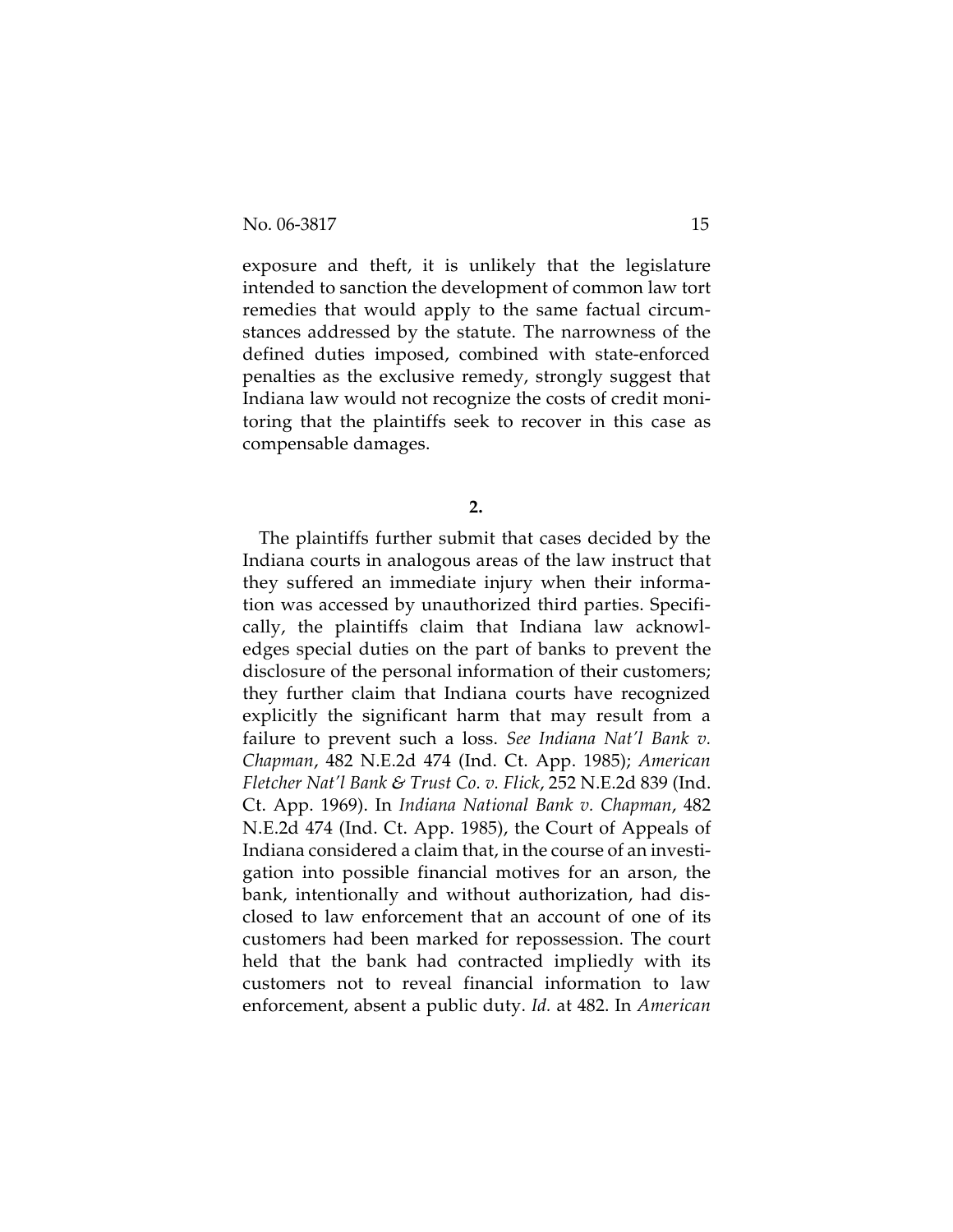*Fletcher National Bank & Trust Co. v. Flick*, 252 N.E.2d 839 (Ind. Ct. App. 1969), the Court of Appeals considered liability based on a bank's erroneous dishonor of a customer's check when a third-party attempted to cash it. The appellate court concluded that the plaintiff, whose creditors had been told that the plaintiff's business account had insufficient funds to cover the checks the plaintiff had written, had suffered a presumptive present harm to his business reputation and credit. *Id.* at 846.

Whatever these cases say about the relationship of banks and customers in Indiana, they are of marginal assistance to us in determining whether the present plaintiffs are entitled to the remedy they seek as a matter of Indiana law. The reputational injuries suffered by the plaintiffs in *American Fletcher* and *Indiana National Bank* were direct and immediate; the plaintiffs sought to be compensated for that harm, rather than to be reimbursed for their efforts to guard against some future, anticipated harm. We therefore do not believe that the factual circumstances of the cases relied on by the plaintiffs are sufficiently analogous to the circumstances that we confront in the present case to instruct us on the probable course that the Supreme Court of Indiana would take if faced with the present question.<sup>9</sup>

<sup>&</sup>lt;sup>9</sup> The plaintiffs also contend that Article I, Section 12 of the Indiana Constitution requires courts to fashion common law remedies in all circumstances, for any harm alleged. That section provides, in pertinent part, that "every person, for injury done to him in his person, property, or reputation, shall have remedy by due course of law." Indiana Const. Art. I, § 12. We are aware of no precedent from Indiana in which this provision was held to *mandate* a damages remedy in a suit by one citizen (continued...)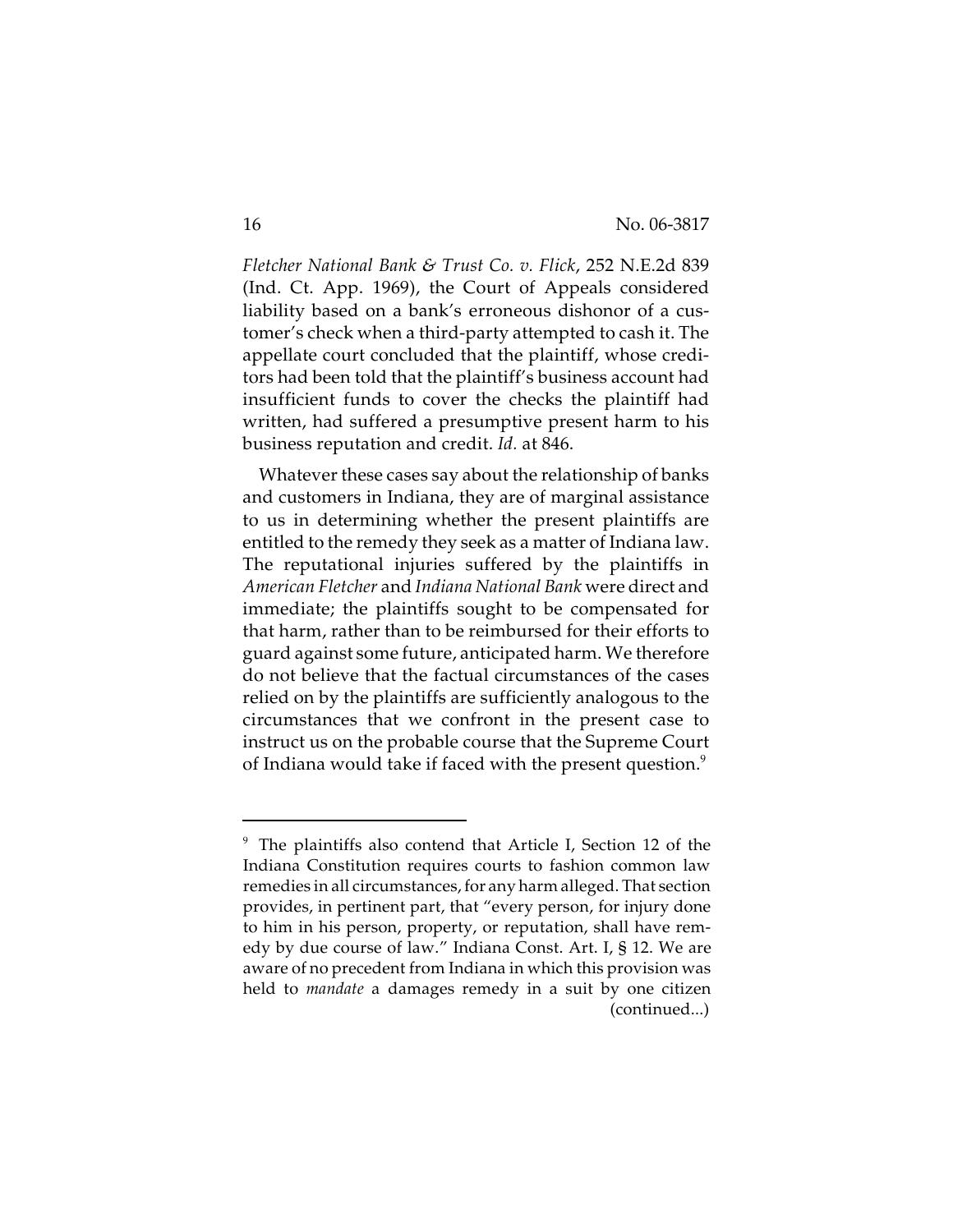Although not raised by the parties, we separately note that in the somewhat analogous context of toxic tort liability, $10$ <sup>th</sup> the Supreme Court of Indiana has suggested that compensable damage requires more than an exposure to a future potential harm. Specifically, in *AlliedSignal, Inc. v. Ott*, 785 N.E.2d 1068 (Ind. 2003), the Supreme Court of Indiana held that no cause of action accrues, despite incremental physical changes following asbestos exposure, until a plaintiff reasonably could have been diagnosed with an actual exposure-related illness or disease. *Id.* at 1075. In its decision that no compensable

 $9$  (...continued)

against another whenever the plaintiff claims that he has been "injured." Indeed, as the Supreme Court of Indiana recently has observed, "Article I, Section 12 does not specify any particular remedy for any particular wrong. Rather, it leaves the *definition of wrongs* and the specification of remedies to the legislature and the common law." *Cantrell v. Morris*, 849 N.E.2d 488, 499 (Ind. 2006) (emphasis added). As we read this provision in light of Indiana precedent, it does not appear to command that the plaintiffs in this case have a present, viable right of action.

<sup>10</sup> *See generally* Vincent R. Johnson, *Cybersecurity, Identity Theft, and the Limits of Tort Liability*, 57 S.C. L. Rev. 255, 305-11 (2005) (noting the propriety of the analogy between toxic torts and cybersecurity breaches). We need not endorse this analogy for present purposes. We merely note that, to the extent the analogy is apt, it does not support the view that Indiana tort law recognizes costs of monitoring as a compensable damage. Even in jurisdictions where medical monitoring has been acknowledged as a compensable damage, courts still have expressed doubt that credit monitoring also should be compensable. *See Kahle v. Litton Loan Servicing, LP*, 486 F. Supp. 2d 705, 712 (S.D. Ohio 2007); *Key*, 454 F. Supp. 2d at 691.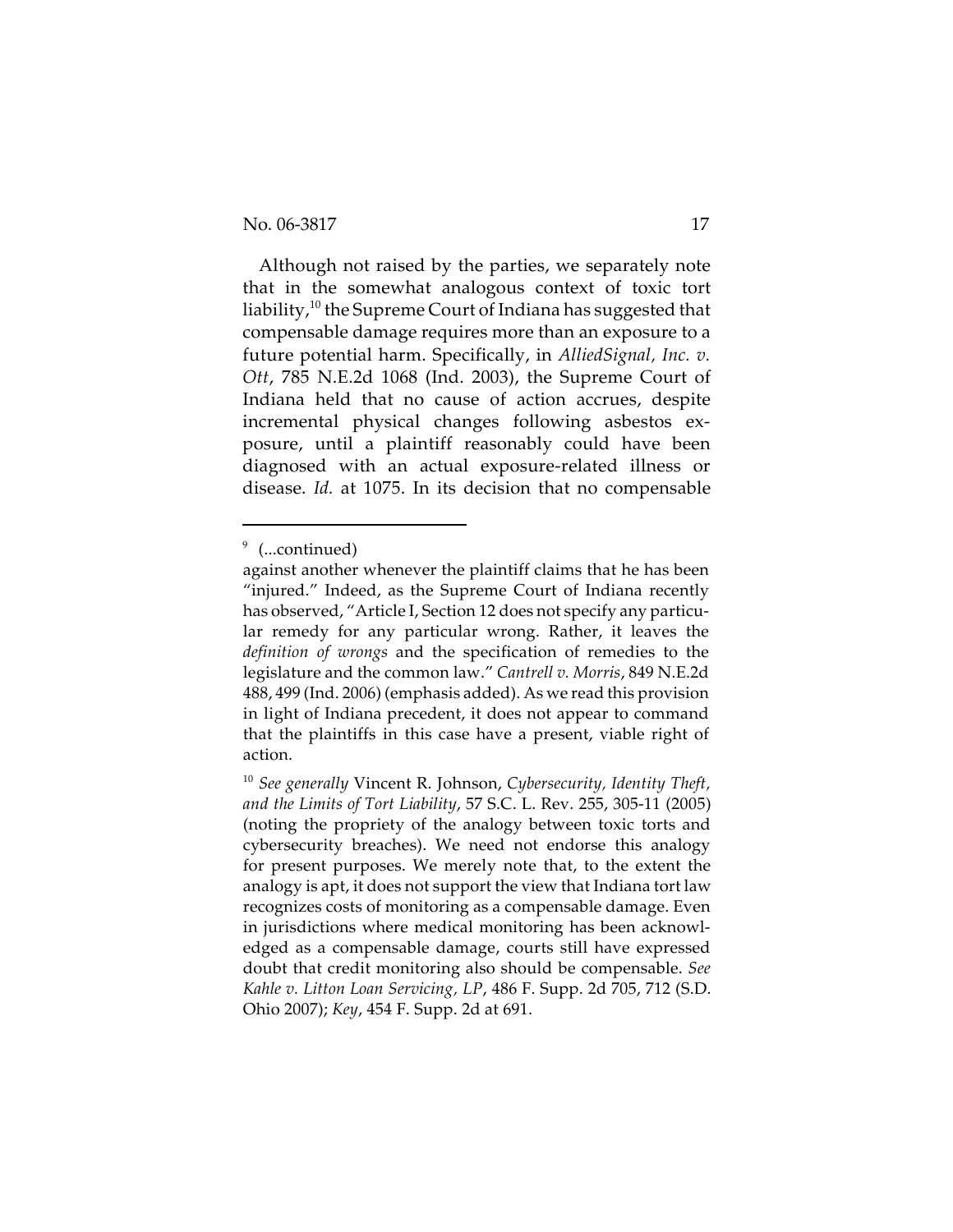injury occurs at the time of exposure, the court relied on precedent from both state and federal courts in general agreement with the principle that exposure alone does not give rise to a legally cognizable injury. *Id.* at 1075 n.8.

Although some courts have allowed medical monitoring damages to be recovered or have created a special cause of action for medical monitoring under similar circumstances, *see Badillo v. American Brands, Inc.*, 16 P.3d 435, 438- 39 & nn.1-2 (Nev. 2001) (citing cases interpreting the law of seventeen states to allow medical monitoring in some form), no authority from Indiana is among them. Indeed, its recent holding in *AlliedSignal* indicates a contrary approach. To the extent the decision of the Supreme Court of Indiana in that matter provides us with guidance on the likely approach that court would adopt with respect to the information exposure injury in this case, we think it supports the view that no cause of action for credit monitoring is available. $^{11}$ 

**3.**

Finally, without Indiana guidance directly on point, we next examine the reasoning of other courts applying the law of other jurisdictions to the question posed by this case. *Allstate Ins. Co.*, 392 F.3d at 952. In this respect, several district courts, applying the laws of other jurisdictions, have rejected similar claims on their merits. In addition to

<sup>11</sup> *See also Hendricks v. DSW Shoe Warehouse, Inc.*, 444 F. Supp. 2d 775, 783 (W.D. Mich. 2006) (dismissing a case where no Michigan authority supported an action for credit monitoring and where Michigan had considered and rejected a cause of action for medical monitoring).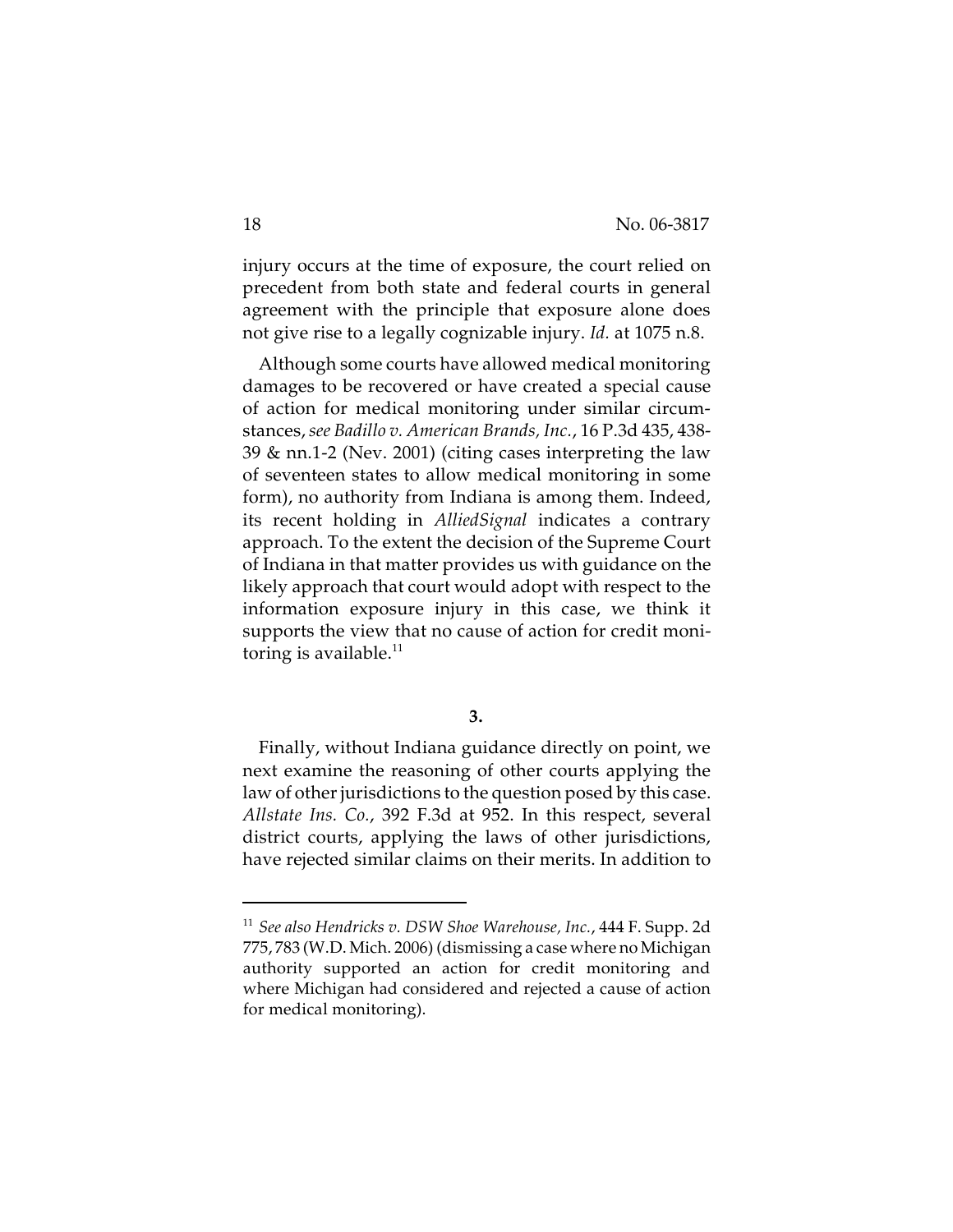those cases in which the district court held that the plaintiff lacked standing, $12$  a series of cases has rejected information security claims on their merits. Most have concluded that the plaintiffs have not been injured in a manner the governing substantive law will recognize. *See, e.g.*, *Kahle v. Litton Loan Servicing, LP*, 486 F. Supp. 2d 705, 712-13 (S.D. Ohio 2007) (entering summary judgment for the defendant because the plaintiff had failed to demonstrate an injury); *Guin v. Brazos Higher Educ. Serv. Corp., Inc.*, 2006 WL 288483 (D. Minn. Feb. 7, 2006) (unpublished) (same); *Stollenwerk v. Tri-West Healthcare Alliance*, 2005 WL 2465906, at \*5 (D. Ariz. Sept. 6, 2005) (unpublished) (granting summary judgment for defendants because the plaintiffs had failed to provide evidence of injury); *see also Hendricks v. DSW Shoe Warehouse*, 444 F. Supp. 2d 775, 783 (W.D. Mich. 2006) (dismissing an action where "[t]here is no existing Michigan statutory or case law authority to support plaintiff's position that the purchase of credit monitoring constitutes either actual damages or a cognizable loss").

Although some of these cases involve different types of information losses, all of the cases rely on the same basic premise: Without more than allegations of increased risk of future identity theft, the plaintiffs have not suffered a harm that the law is prepared to remedy. Plaintiffs have not come forward with a single case or statute, from any jurisdiction, authorizing the kind of action they now ask this federal court, sitting in diversity, to recognize as a valid theory of recovery under Indiana law. We decline to adopt a "substantive innovation" in state law, *Combs v. Int'l Ins. Co.*, 354 F.3d 568, 578 (6th Cir. 2004), or "to invent what would be a truly novel tort claim" on behalf of the state,

<sup>12</sup> *See* note 2, *supra*.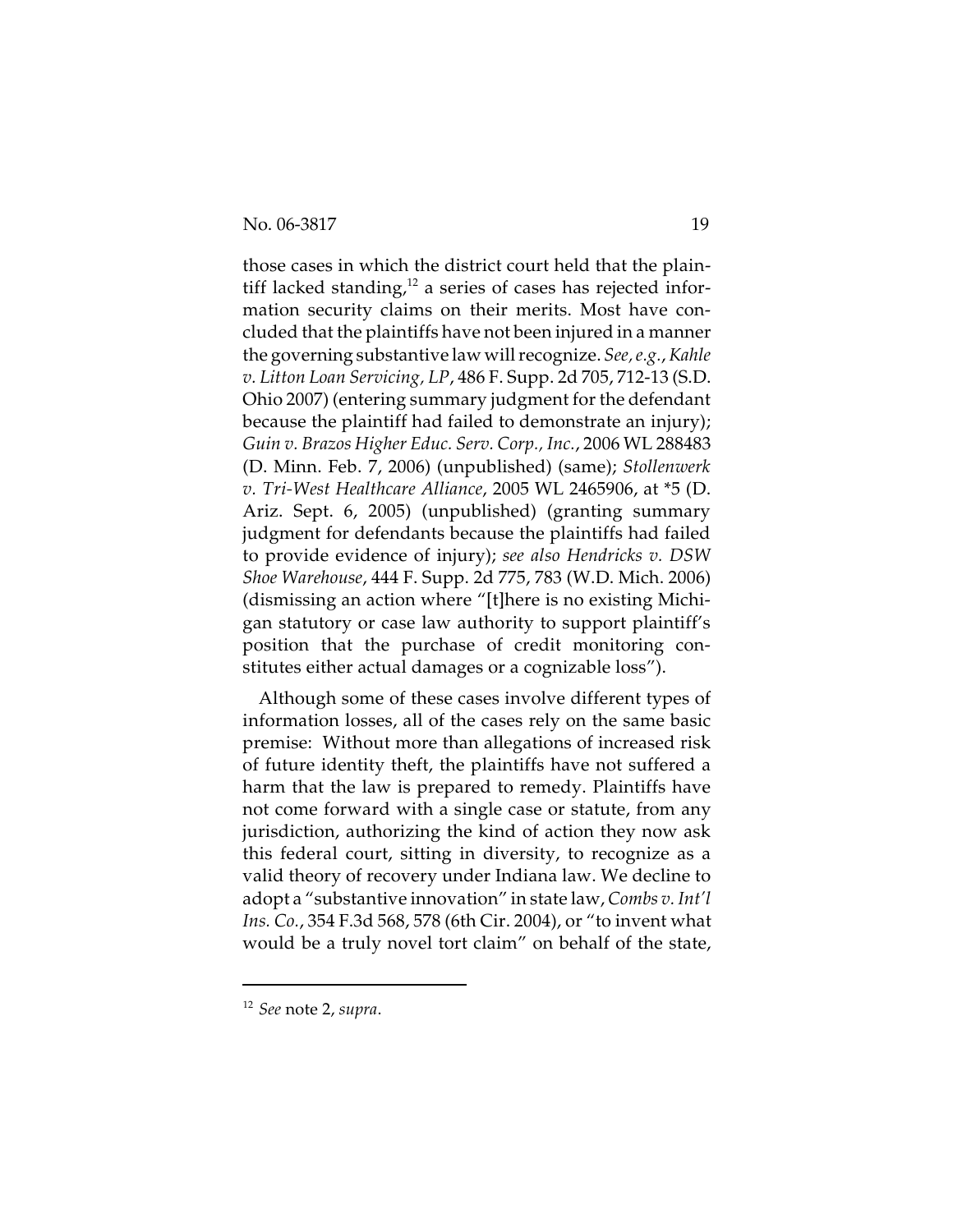*Insolia*, 216 F.3d at 607, absent some authority to suggest that the approval of the Supreme Court of Indiana is forthcoming. *See Todd*, 21 F.3d at 1412 (noting that federal courts should be wary of broadening untested theories of liability under state law); *see also Insolia*, 216 F.3d at 607 (noting that we would neither recognize independently nor certify a question to the state regarding "every creative but unlikely state cause of action that litigants devise from a blank slate"); *Birchler v. Gehl Co.*, 88 F.3d 518, 521 (7th Cir. 1996) (favoring narrow interpretation of undecided issues of liability under state law); *Ry. Express Agency, Inc. v. Super Scale Models, Ltd.*, 934 F.2d 135, 138 (7th Cir. 1991) (noting that "recent opinions of this court have strongly encouraged district courts to dismiss actions based on novel state law claims").

In sum, all of the interpretive tools of which we routinely make use in our attempt to determine the content of state law point us to the conclusion that the Supreme Court of Indiana would not allow the plaintiffs' claim to proceed.

#### **Conclusion**

Because we conclude that the damages that the plaintiffs seek are not compensable as a matter of Indiana law, we affirm the judgment of the district court.

AFFIRMED